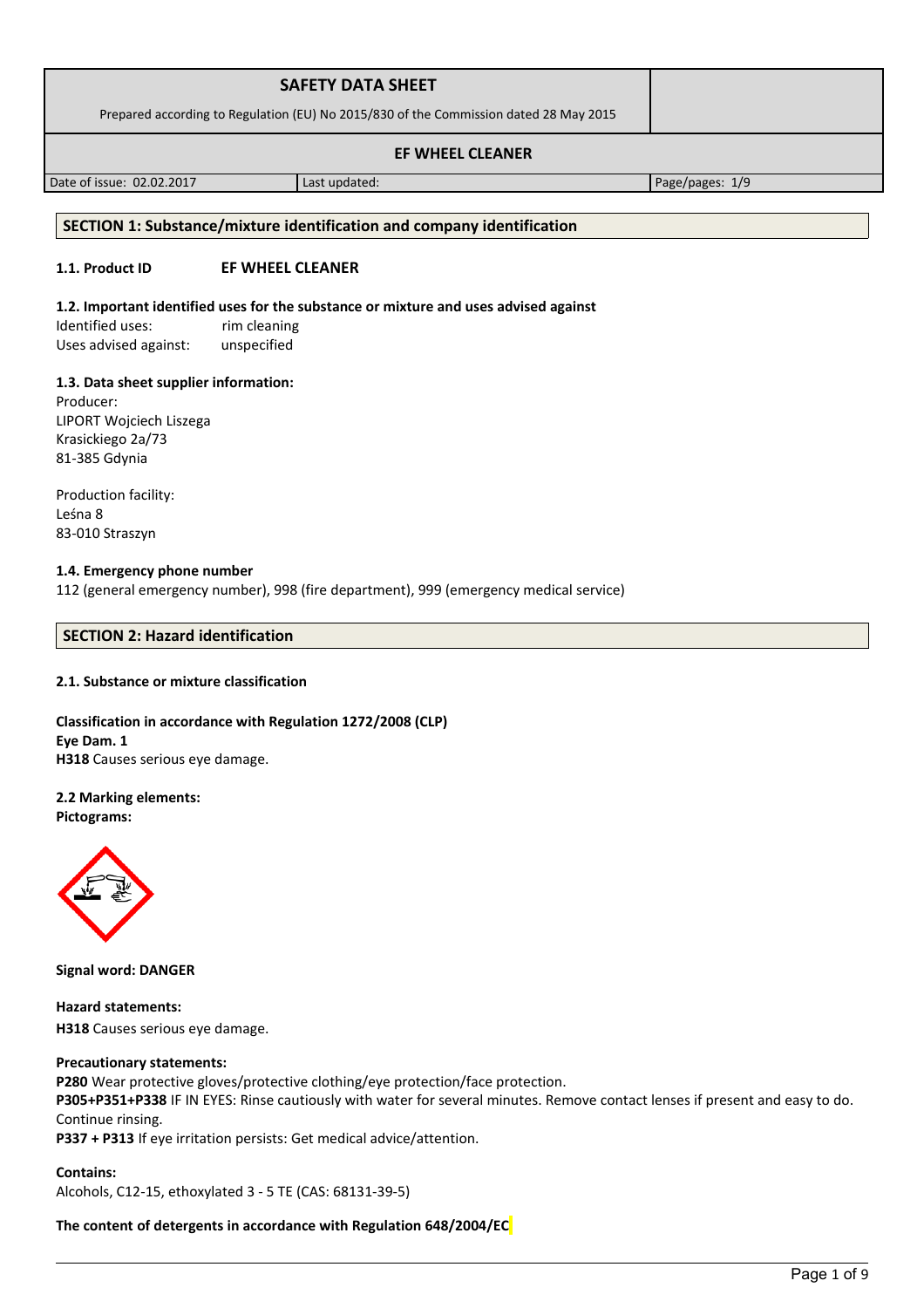| <b>SAFETY DATA SHEET</b>                                                              |               |                 |
|---------------------------------------------------------------------------------------|---------------|-----------------|
| Prepared according to Regulation (EU) No 2015/830 of the Commission dated 28 May 2015 |               |                 |
|                                                                                       |               |                 |
| Date of issue: 02.02.2017                                                             | Last updated: | Page/pages: 2/9 |

Contains: <5% nonionic surfactants, anionic surfactants

## **2.3 Other hazards:**

No information regarding the meeting of PBT or vPvB criteria in accordance with appendix XIII of the REACH regulation. No appropriate research has been carried out on this product.

# **SECTION 3: Composition/component information**

#### **3.1. Substances**

Not applicable

#### **3.2. Mixtures**

Dangerous components:

|                                                                                                                                                                                                |                 | <b>CLP classification</b>                        |                                  |  |
|------------------------------------------------------------------------------------------------------------------------------------------------------------------------------------------------|-----------------|--------------------------------------------------|----------------------------------|--|
| <b>Product ID</b>                                                                                                                                                                              | Quantity<br>[%] | <b>Hazard classification</b>                     | <b>Hazard statements codes</b>   |  |
| Alcohols, C12-15, ethoxylated 3 - 5 TE<br>CAS number: 68131-39-5<br>$EC$ number: -<br>Index number: -<br>REACH registration number: 01-<br>2119456620-43-XXXX                                  | $1 - 5$         | Eye Dam. 1<br>Aquatic Acute 1                    | H318<br>H400                     |  |
| 2-propanol [Isopropanol]<br>CAS number: 67-63-0<br>EC number: 203-961-6<br>Index number: 603-096-00-8<br>REACH registration number: -                                                          | $1 - 5$         | Flam. Liq. 2<br>Eye Irrit. 2<br>STOT SE 3        | H <sub>225</sub><br>H319<br>H336 |  |
| Alcohols, C12-14, ethoxylated (1-2.5 TE),<br>sulfates, sodium salts<br>CAS number: 68891-38-3<br>EC number: 500-234-8<br>Index number:<br>REACH registration number: 01-<br>2119488639-16-XXXX | $1 - 5$         | Skin Irrit. 2<br>Eye Dam. 1<br>Aquatic Chronic 3 | H315<br>H318<br>H412             |  |

The full meaning of hazard statements has been given in section 16.

#### **SECTION 4: First aid measures**

#### **4.1. Description of first aid measures**

#### **Routes of exposure:**

Inhalation, ingestion, skin and eye contact.

## **Inhalation:**

Take the affected person out into fresh air. Place in a comfortable position. Ensure peace and protect against heat loss. Provide medical assistance if necessary.

#### **Consumption:**

Rinse mouth with water, drink 2-3 cups of water, consult a doctor. Do not induce vomiting. If unconscious do not give anything by mouth.

Transport the affected person to hospital if necessary. Ensure peace, place in a lying position and protect against heat loss. **Eye contact:**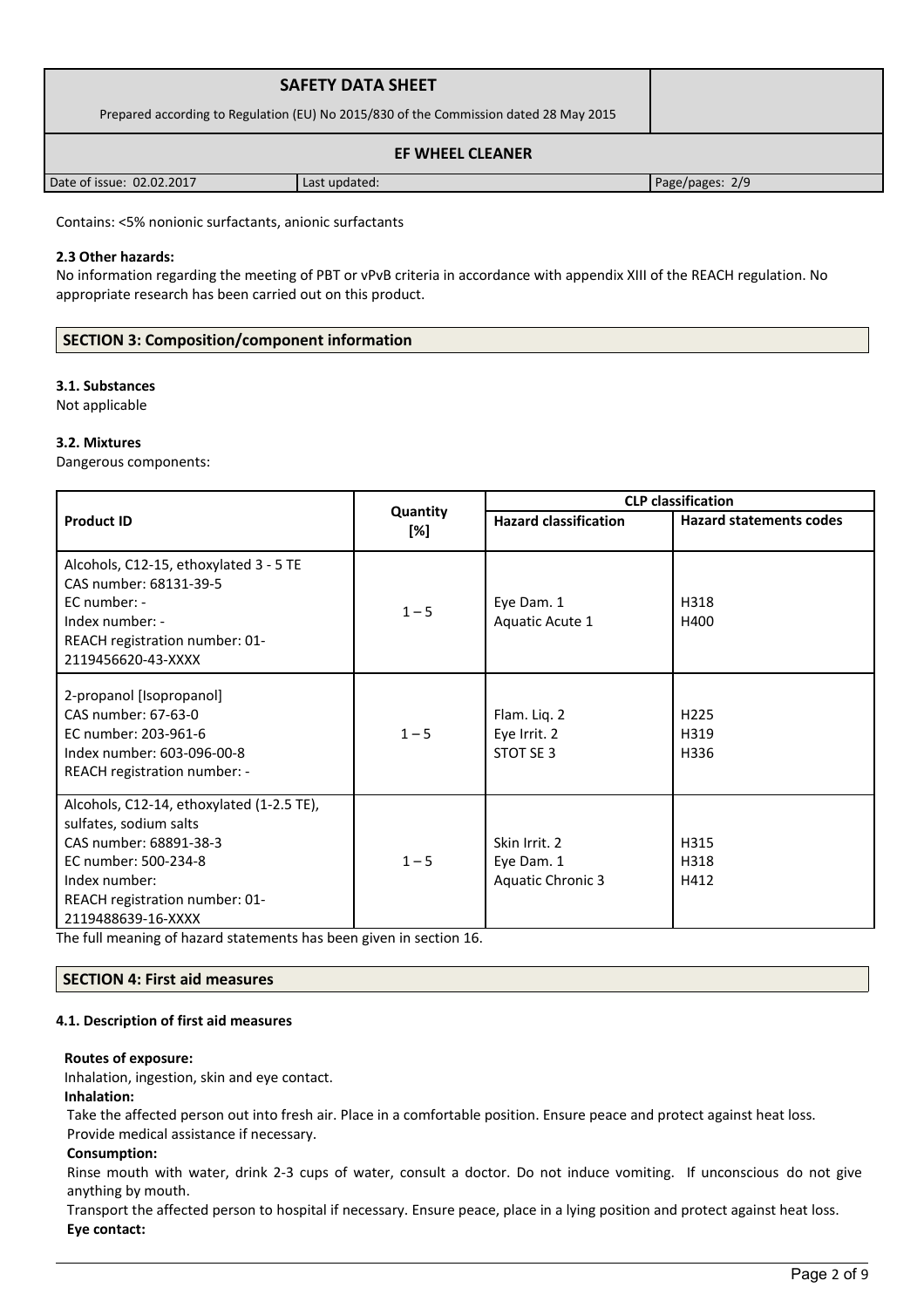|                           | <b>SAFETY DATA SHEET</b><br>Prepared according to Regulation (EU) No 2015/830 of the Commission dated 28 May 2015 |                 |
|---------------------------|-------------------------------------------------------------------------------------------------------------------|-----------------|
|                           |                                                                                                                   |                 |
| Date of issue: 02.02.2017 | Last updated:                                                                                                     | Page/pages: 3/9 |

Remove any contact lenses if possible.

Flush with plenty of lukewarm water for 10–15 minutes with eyelids wide open. Place the upper eyelid on the lower eyelid from time to time. Cover the eyes with a compress.

Provide ophthalmologist assistance if necessary.

## **Skin contact:**

Take off the contaminated clothes and shoes.

Wash the contaminated skin with plenty of water and then with water containing mild soap.

Seek medical attention if skin irritation persists.

## **4.2. Most important symptoms and effects, both acute and delayed**

No further data available.

## **4.3. Indication of any immediate medical attention and special treatment needed**

The course of action is decided on by a medical doctor, based on an examination of the person affected.

## **SECTION 5: Fire emergency procedure**

#### **5.1. Extinguishing agents:**

**Suitable extinguishing agents:** alcohol-resistant foam or dry extinguishing agents, carbon dioxide extinguishers, sand, soil, water aerosol. Choose extinguishing agents based on the conditions of the environment. **Unsuitable extinguishing agents:** High volume water jet.

### **5.2. Special threats related to the substance or mixture**

In case of fire, high temperatures cause a release of hazardous decomposition products that contain carbon monoxides.

#### **5.3. Information for the fire department**

Spray the containers located in the fire area with water, remove from the hazardous area if possible. In case of a fire in an enclosed environment, use protective clothing and compressed air breathing apparatus. Do not allow the extinguishing agents into ground waters, surface waters, or sewage systems.

#### **SECTION 6: Measures regarding accidental release into the environment**

# **6.1. Individual safety measures, protective equipment and emergency procedures**

For persons other than emergency personnel: notify the appropriate authorities of the emergency. Remove any persons not participating in the containment procedures from the contamination area.

For emergency personnel: Ensure proper ventilation, use individual safety measures.

#### **6.2. Environmental safety measures**

Prevent the contamination from spreading into sewage systems and water reservoirs.

#### **6.3. Methods of removing and preventing the spread of contamination:**

Prevent the contamination from spreading and attempt removal using absorptive materials (sand, diatomite, universal absorbent), place the contaminated materials in properly marked containers for subsequent utilization in accordance with the mandatory provisions of the law.

#### **6.4. References to other sections**

Product waste disposal – see section 13 of this data sheet. Individual protective measures – see section 8 of this data sheet.

# **SECTION 7: Storage and use of substances and mixtures**

**7.1. Precautions for safe handling Recommendations for handling the mixture**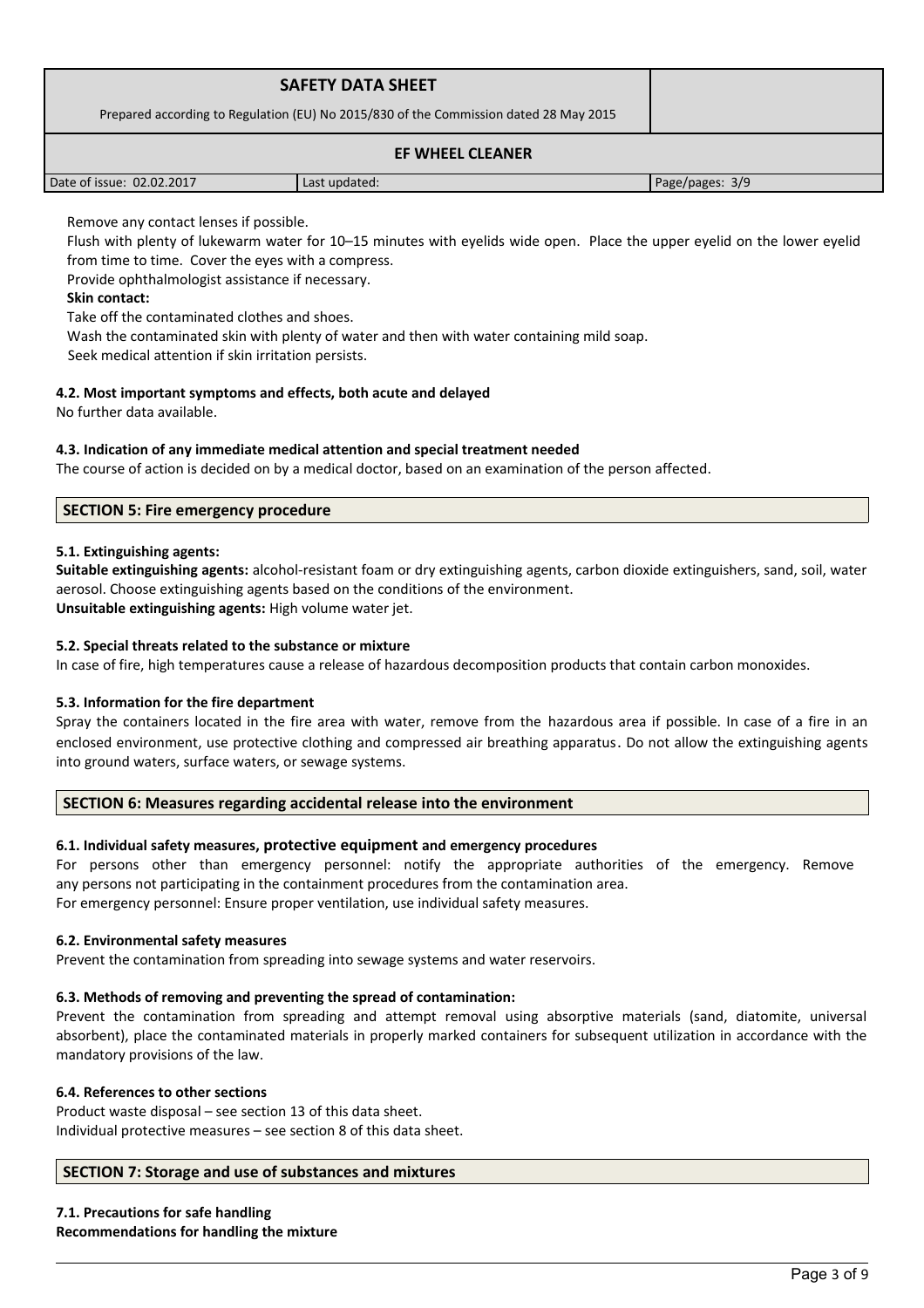| <b>SAFETY DATA SHEET</b>                                                              |               |                 |
|---------------------------------------------------------------------------------------|---------------|-----------------|
| Prepared according to Regulation (EU) No 2015/830 of the Commission dated 28 May 2015 |               |                 |
|                                                                                       |               |                 |
| Date of issue: 02.02.2017                                                             | Last updated: | Page/pages: 4/9 |

Avoid direct contact with the mixture.

Avoid inhalation.

Prevent from spreading into sewage systems.

**Apply general provisions of the industrial work hygiene** 

Do not eat, drink or smoke when using the product.

Replace the contaminated clothing.

Wash hands thoroughly after handling.

Wash contaminated clothing before reusing.

Wash hands and face before breaks at work.

## **7.2. Safe storage regulations, including any mutual incompatibility information**

Store in a well-ventilated area. Keep container tightly closed. Store in a cool place. Protect from sunlight and sources of heat. Do not store with food or animal feeding stuffs. Always use containers made of materials analogous to the original ones. Open containers should be handled very carefully so as to prevent spillage. Do not handle until all safety precautions have been read and understood.

## **7.3. Specific end use(s)**

See section 1.2 of this data sheet.

#### **SECTION 8: Exposure controls/individual protective measures**

#### **8.1. Control parameters**

#### **The national highest acceptable concentration values in the work environment**

in accordance with the Notice of the Minister of Labor and Social Policy of 6 June 2014 on the highest acceptable concentration and intensity of factors detrimental to health in the work environment (Dz.U. (Journal of Laws) 2014, item 817).

| <b>NAME OF THE SUBSTANCE</b> |                                                    | $NDS$ (mg/m3) | <b>NDSCh</b> (mg/m <sup>3</sup> ) | $N$ DSP (mg/m3)          |
|------------------------------|----------------------------------------------------|---------------|-----------------------------------|--------------------------|
| 2-propanol [Isopropanol]     | CAS number: 67-63-0                                |               |                                   |                          |
|                              | EC number: 203-961-6<br>Index number: 603-096-00-8 | 900           | 1200                              | $\overline{\phantom{0}}$ |

#### **DNEL/PNEC values:**

Alcohols, C12-14, ethoxylated (1-2.5 TE), sulfates, sodium salts Worker, chronic exposure, skin contact: 2750 mg/kg/day Worker, chronic exposure, inhalation: 175 mg/m<sup>3</sup> PNEC fresh water: 0.24 mg/l PNEC sea water: 0.024 mg/l PNEC fresh water sediment: 5.45 mg/kg PNEC sea water sediment: 0.545 mg/kg PNEC soil: 0.946 mg/kg

#### **8.2. Exposure controls**

**Appropriate technical control measures:** Storage rooms and work stations should be adequately ventilated to keep vapor concentration below the limit value.

#### **Appropriate technical control measures**

Storage rooms and work stations should be adequately ventilated. **Individual safety measures**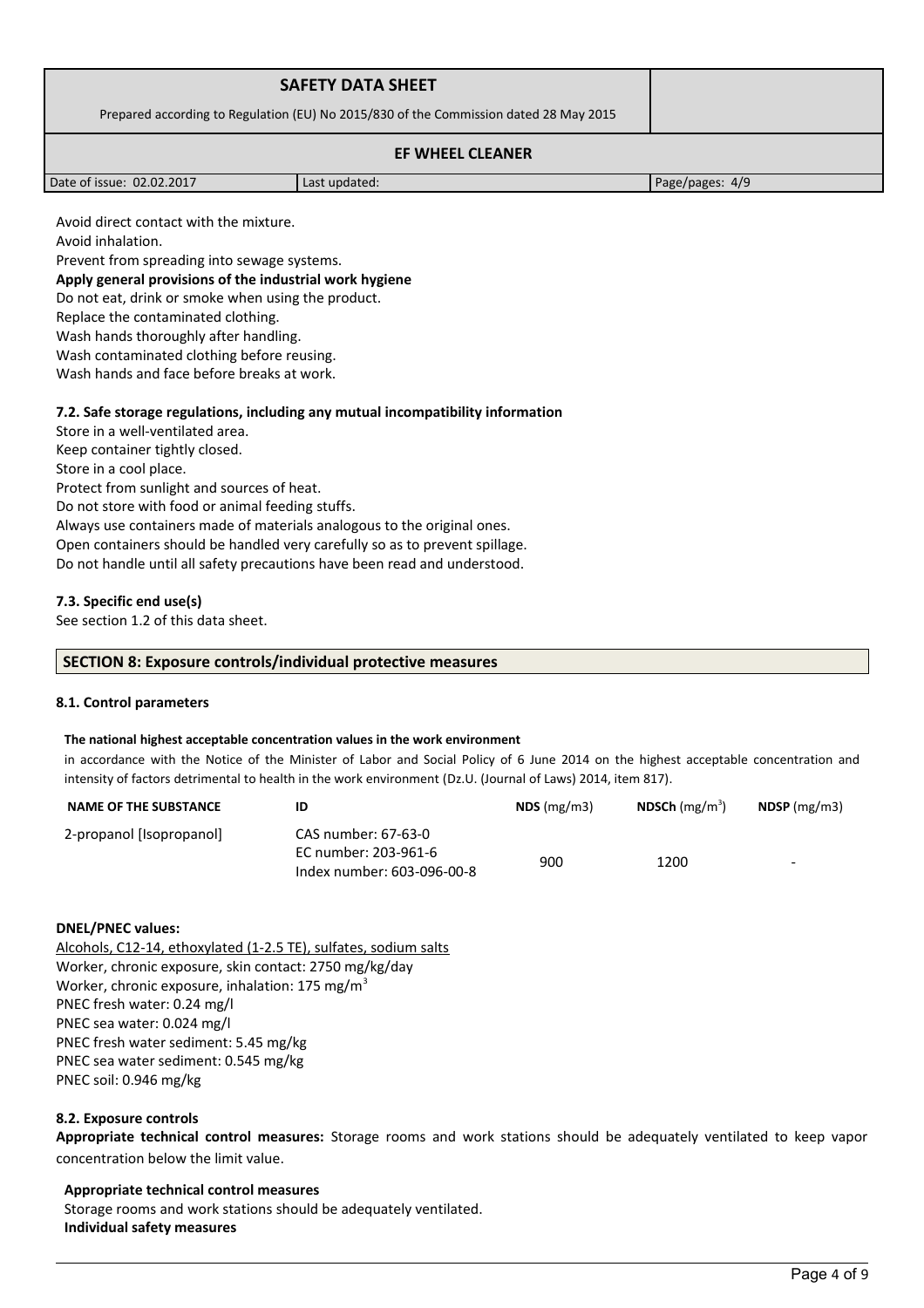| <b>SAFETY DATA SHEET</b>                                                              |  |
|---------------------------------------------------------------------------------------|--|
| Prepared according to Regulation (EU) No 2015/830 of the Commission dated 28 May 2015 |  |
| <b>EF WHEEL CLEANER</b>                                                               |  |

Date of issue: 02.02.2017 Last updated: Page/pages: 5/9



**Face and eye protection** Use tight-fitting safety glasses or faceshield screens according to EN 166. **Skin protection** 



## **Hand protection**

Wear protective gloves according to EN 374.

Recommended material: nitrile rubber

When selecting glove materials, consider their breakthrough time, rates of diffusion and degradation.

The protective gloves should be regularly changed or replaced immediately if damaged (torn, perforated), or when first signs of wear and changes in their appearance occur (color, flexibility, shape).

A protective cream should be applied to all uncovered parts of the body.

## *Body protection*

The protective suit against chemicals.

The selection of individual protection measures must be made taking into account the concentration and quantity of the hazardous substance occurring in the work environment.

#### **Respiratory tract protection**

Not necessary if ventilation is adequate. **Environment exposure controls**  Do not discharge into sewage systems or ground waters. **General safety and hygiene recommendations** Follow good hygiene practice.

# **SECTION 9: Physical and chemical properties**

#### **9.1. Basic physical and chemical property information**

| Appearance:                                   | Under normal conditions: liquid |
|-----------------------------------------------|---------------------------------|
| Color:                                        | <b>Distinctive</b>              |
| Odor:                                         | <b>Distinctive</b>              |
| <b>Odor threshold:</b>                        | No data                         |
| pH:                                           | 10                              |
| Melting point/freezing point:                 | No data                         |
| Initial boiling point and boiling range:      | No data                         |
| Flash point:                                  | No data                         |
| Flammability (solid, gas):                    | No data                         |
| Upper/lower flammability or explosive limits: | No data                         |
| Vapor pressure:                               | No data                         |
| Vapor density:                                | No data                         |
| <b>Relative density:</b>                      | No data                         |
| Solubility:                                   | No data                         |
| Partition coefficient: n-octanol/water:       | No data                         |
| Auto-ignition temperature:                    | No data                         |
| <b>Decomposition temperature:</b>             | No data                         |
| <b>Viscosity:</b>                             | No data                         |
| <b>Explosive properties:</b>                  | Not applicable                  |
| <b>Oxidizing properties:</b>                  | Not applicable                  |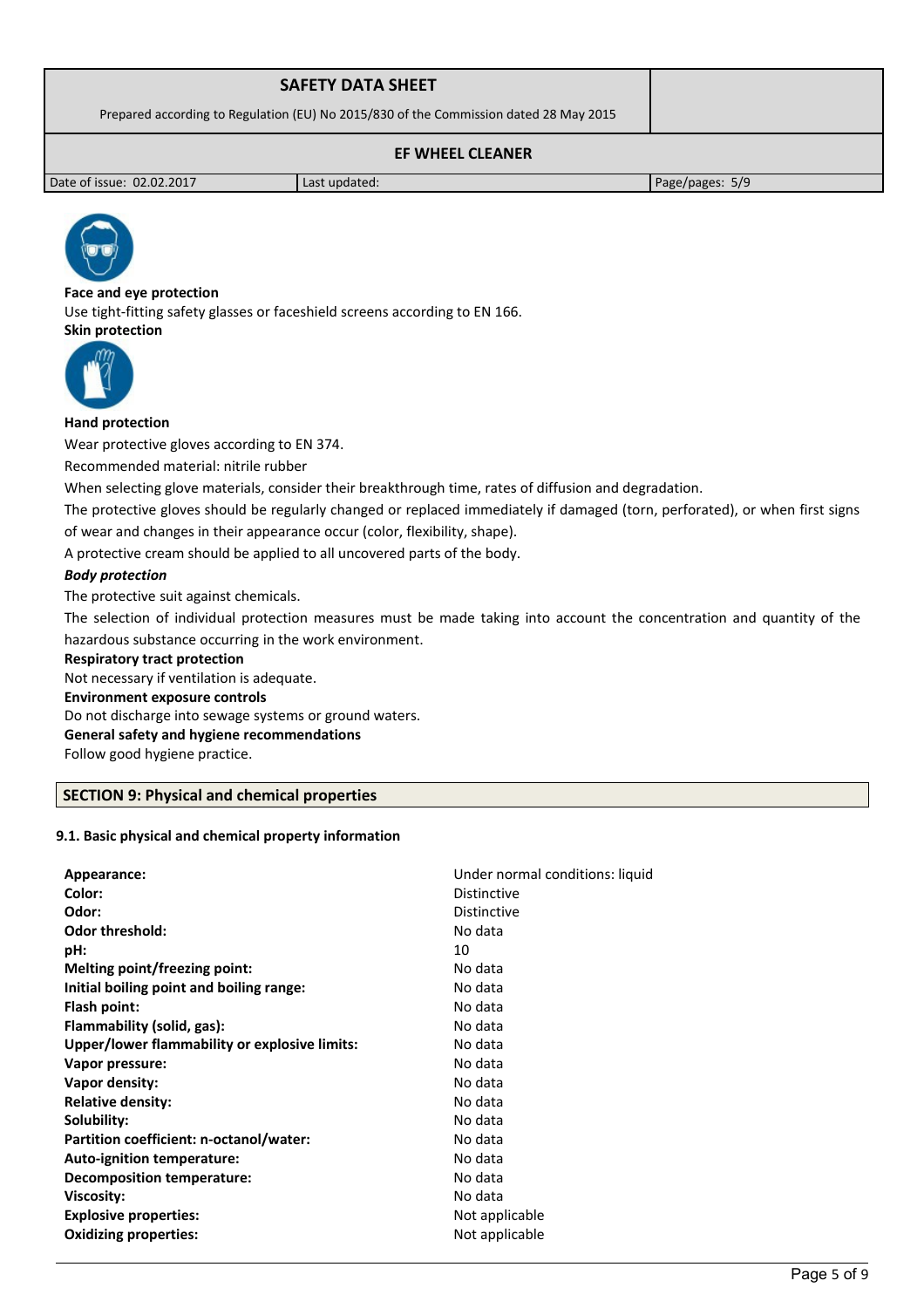| <b>SAFETY DATA SHEET</b>                                                              |               |                 |
|---------------------------------------------------------------------------------------|---------------|-----------------|
| Prepared according to Regulation (EU) No 2015/830 of the Commission dated 28 May 2015 |               |                 |
|                                                                                       |               |                 |
| Date of issue: 02.02.2017                                                             | Last updated: | Page/pages: 6/9 |

#### **9.2. Additional information**

No additional analysis results.

#### **SECTION 10: Stability and reactivity**

#### **10.1. Reactivity**

The mixture is chemically stable under normal conditions.

#### **10.2. Chemical stability**

The product is stable when properly used, stored and transported.

#### **10.3. Potential for hazardous reactions**

No data

#### **10.4. Conditions to avoid**

Avoid high temperatures, direct sunlight, hot surfaces and open fire.

#### **10.5. Incompatible materials**

Strong oxidizing agents.

#### **10.6. Hazardous decomposition products**

Do not occur when used in accordance with its purpose.

## **SECTION 11: Toxicological information**

#### **11.1. Information regarding toxicological effects**

#### **Acute toxicity**

Alcohols, C12-14, ethoxylated (1-2.5 TE), sulfates, sodium salts LD50 (oral, male and female rat) >2500 mg/kg; 4100 mg/kg LD50 (dermal, male and female rat) >2000 mg/kg Alcohols, C12-15, ethoxylated 3 - 5 TE LD50 (oral, rat): >10 g/kg **Skin corrosion/irritation** Based on available data, the classification criteria are not met. **Serious eye injury/irritation** Causes serious eye damage. **Allergenic influence on respiratory tract or skin** Based on available data, the classification criteria are not met. **Mutagenic influence on reproductive cells** Based on available data, the classification criteria are not met. **Carcinogenicity** Based on available data, the classification criteria are not met. **Harmful influence on reproductive organs** Based on available data, the classification criteria are not met. **Toxic influence on target organs – single exposure** Based on available data, the classification criteria are not met. **Toxic influence on target organs – repeated exposure** Based on available data, the classification criteria are not met. **Hazard caused by aspiration** Based on available data, the classification criteria are not met.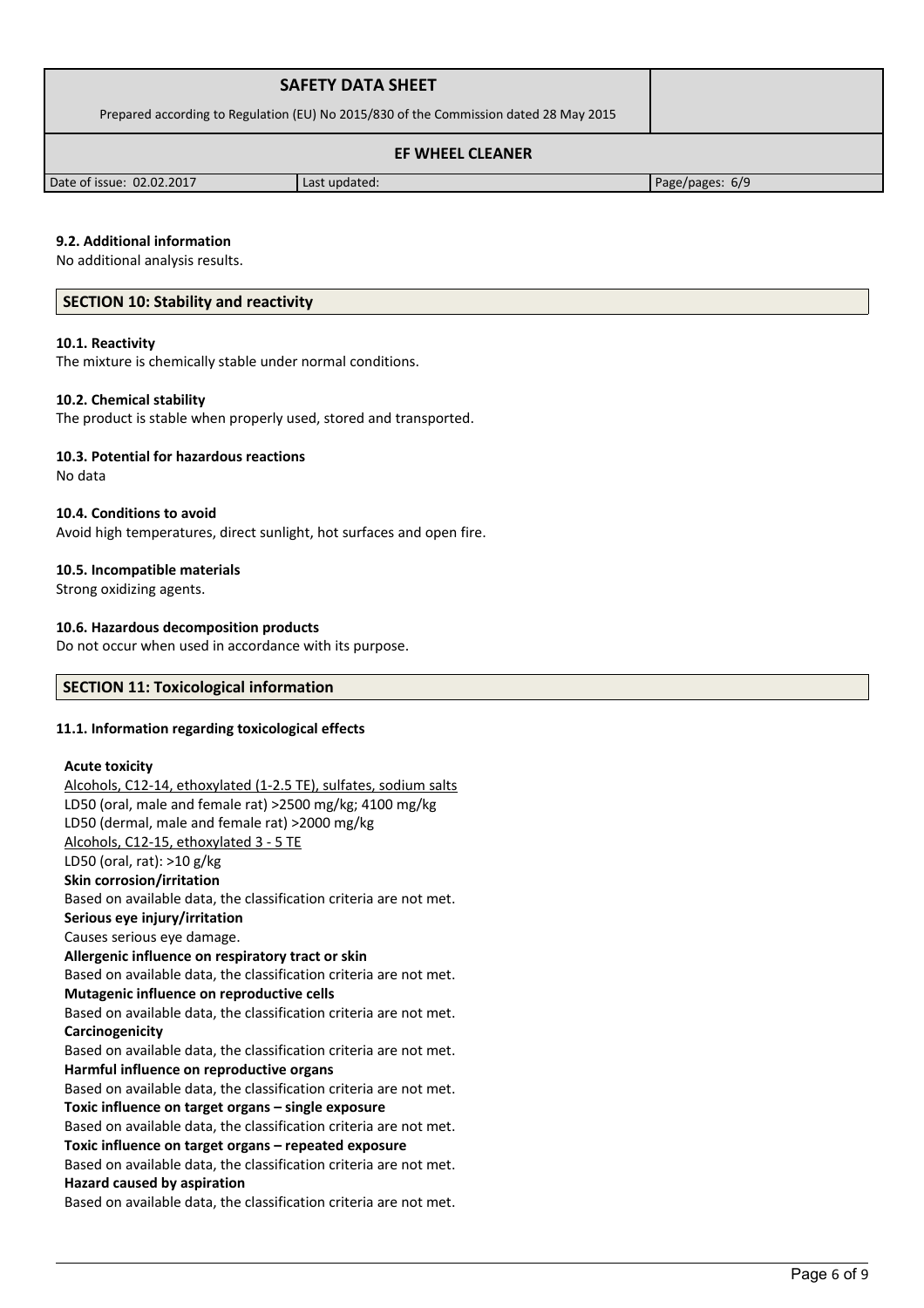| <b>SAFETY DATA SHEET</b>                                                              |  |
|---------------------------------------------------------------------------------------|--|
| Prepared according to Regulation (EU) No 2015/830 of the Commission dated 28 May 2015 |  |
| <b>EF WHEEL CLEANER</b>                                                               |  |

Date of issue: 02.02.2017 Last updated: Page/pages: 7/9

# **SECTION 12: Environmental information**

# **12.1. Toxicity**

Alcohols, C12-14, ethoxylated (1-2.5 TE), sulfates, sodium salts Algae (Desmodesmus subspicatus) EC50 2.6 mg/l, 72h; EC50 27 mg/l, 72 h Invertebrates (Daphnia magna) EC50 7.2 mg/l, 48 h; NOEC 0.18 mg/l, 21 days; NOEC 0.27 mg/l, 21 days Fish (Brachydanio rerio) LC50 7.1 mg/l, 96 h NOEC, (Pimephales promelas) 1 mg/l, 45 days Alcohols, C12-15, ethoxylated 3 - 5 TE Invertebrates (Daphnia magna) EC50 460 µg/l, 48 h; Fish (Pimephales promelas) LC50 960 µg/l, 96 h; NOEC (Pimephales promelas) 320 µg/l, 30 days

# **12.2. Durability and dissolution potential**

Alcohols, C12-14, ethoxylated (1-2.5 TE), sulfates, sodium salts: 73% in 28 days – easily biodegradable Alcohols, C12-15, ethoxylated 3 - 5 TE: 79.2% in 28 days – easily biodegradable

## **12.3. Bioaccumulation capacity**

Alcohols, C12-14, ethoxylated (1-2.5 TE), sulfates, sodium salts Log Po/w: -1.38 low potential

**12.4. Soil mobility** No data

**12.5. Results of PBT and vPvB properties evaluation** No data

**12.6. Other harmful effects** No data

#### **SECTION 13: Waste disposal**

#### **13.1. Waste disposal methods**

Empty containers should be transported to an authorized company in order to be reprocessed or recycled.

Do not store with municipal waste.

Do not discharge into sewage systems, surface waters or wastewater.

# **Waste code**

Act of 14 December 2012 on waste (Dz.U. (Journal of Laws) 2013, item 21).

Regulation of the Minister of Environment of 9 September 2014 on the waste catalogue (Dz.U. (Journal of Laws) 2014, item 1923).

The waste code must be assigned individually at the location where the waste is produced, depending on the industry in which it is used.

| <b>SECTION 14: Transport information</b> |                                   |                |             |             |  |
|------------------------------------------|-----------------------------------|----------------|-------------|-------------|--|
|                                          |                                   | <b>ADR/RID</b> | <b>IMGD</b> | <b>IATA</b> |  |
| 14.1.                                    | UN number                         | ---            | $---$       | $---$       |  |
| 14.2.                                    | UN proper shipping name           |                | $---$       |             |  |
| 14.3.                                    | <b>Transport hazard class(es)</b> | $---$          | ---         | ---         |  |
|                                          | Warning sticker No.               | ---            | ---         | $---$       |  |
|                                          |                                   |                |             |             |  |
| 14.4.                                    | Packing group                     | ---            | ---         | ---         |  |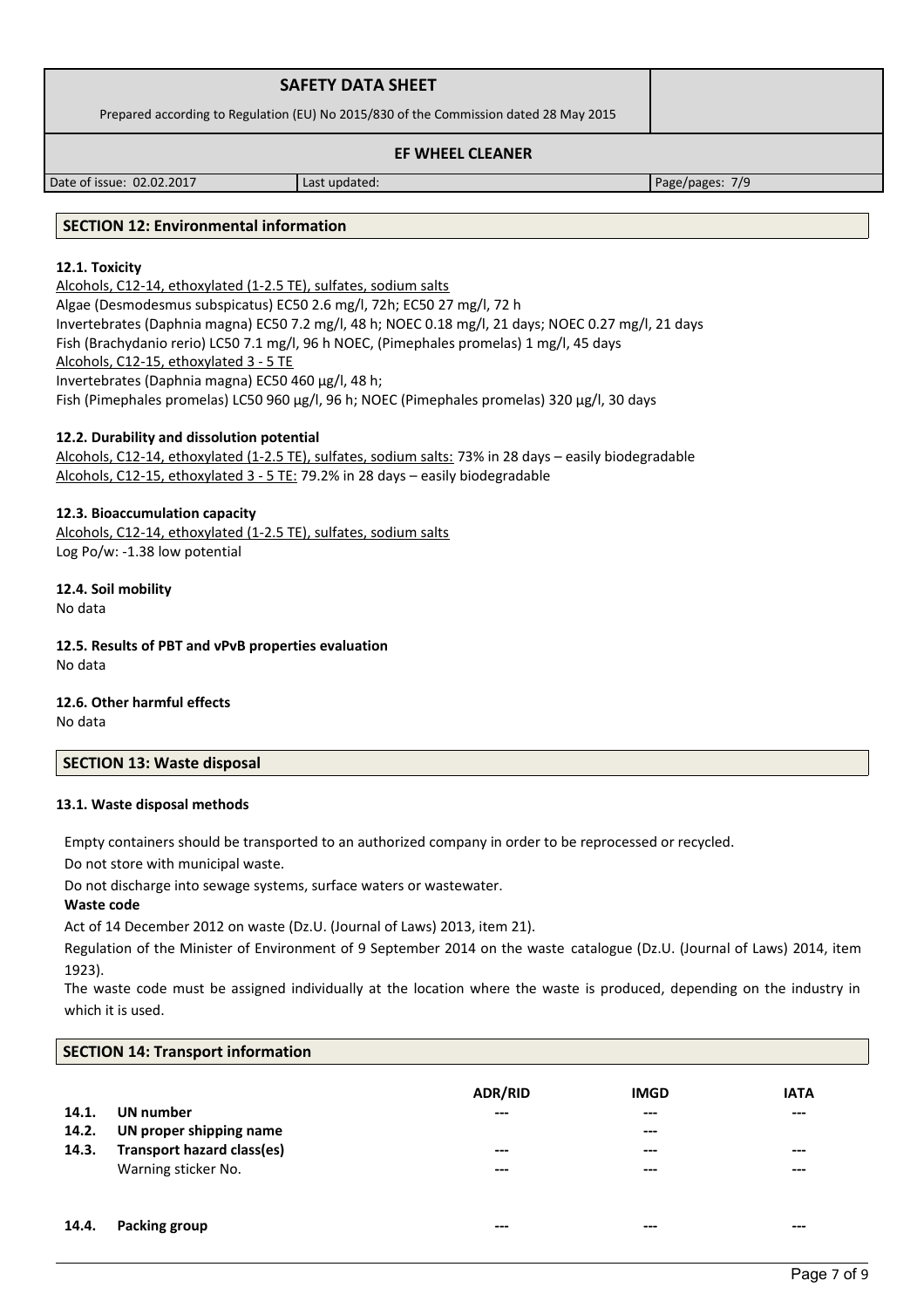|                                                                                     | <b>SAFETY DATA SHEET</b>                                                              |                       |     |
|-------------------------------------------------------------------------------------|---------------------------------------------------------------------------------------|-----------------------|-----|
|                                                                                     | Prepared according to Regulation (EU) No 2015/830 of the Commission dated 28 May 2015 |                       |     |
|                                                                                     | <b>EF WHEEL CLEANER</b>                                                               |                       |     |
| Date of issue: 02.02.2017                                                           | Last updated:                                                                         | Page/pages: 8/9       |     |
| Threat to the environment<br>14.5.<br><b>Special precautions for users</b><br>14.6. |                                                                                       | ---<br>Not applicable | --- |

**14.7. Bulk transport in accordance with the MARPOL convention appendix II and the IBC code** 

Not applicable

# **SECTION 15: Legal information**

# **15.1. Provisions of the law regarding safety and protection of the environment in relation to the substance or mixture This safety data sheet has been drawn up based on the following legal acts:**

- 1. Regulation (EC) No 1907/2006 of the European Parliament and of the Council of 18 December 2006 concerning the Registration, Evaluation, Authorization and Restriction of Chemicals (REACH), establishing a European Chemicals Agency, amending Directive 1999/45/EC and repealing Council Regulation (EEC) No 793/93 and Commission Regulation (EC) No 1488/94 as well as Council Directive 76/769/EEC and Commission Directives 91/155/EEC, 93/67/EEC, 93/105/EC and 2000/21/EC.
- 2. Regulation (EC) No 1272/2008 of the European Parliament and of the Council of 16 December 2008 on classification, labeling and packaging of substances and mixtures, amending and repealing Directives 67/548/EEC and 1999/45/EC, and amending Regulation (EC) No 1907/2006. [ATP1, ATP2, ATP3, ATP4, ATP5, ATP6]
- 3. Commission Regulation (EU) 2015/830 of 28 May 2015 amending Regulation (EC) No 1907/2006 of the European Parliament and of the Council on the Registration, Evaluation, Authorization and Restriction of Chemicals (REACH) as corrected (replaces Regulation EC No 453/2015)
- 4. Act of 25 February 2011 on the chemical substances and their mixtures (DZ.U. (Journal of Laws) No 63, item 322 with amendments).
- 5. Regulation of the Minister of Labor and Social Policy of 6 June 2014 on maximum permissible concentration and intensity of agents harmful to health in the work environment (Dz.U. (Journal of Laws) item 817).
- 6. Act of 14 December 2012 on waste (Dz.U. (Journal of Laws) 2013, item 21).
- 7. Regulation of the Minister of Environment of 9 September 2014 on the waste catalogue (Dz.U. (Journal of Laws) 2014, item 1923).
- 8. Classification of dangerous goods according to the European Agreement concerning the International Carriage of Dangerous Goods by Road (ADR).
- 9. Regulation of the Minister of Labor and Social Policy of 26 September 1997 on general provisions of occupational safety and health (Dz.U. (Journal of Laws) 2003 No 169, item 1650 with amendments).
- 10. Regulation of the Minister of Health of 30 December 2004 on occupational health and safety related to the presence of chemical agents in the workplace (Dz.U. (Journal of Laws) 2005 No 11, item 86 with amendments). Regulation of the Minister of Economy of 21 December 2005 on essential requirements for personal protection (Dz.U. (Journal of Laws) No 259, item 2173).

# **15.2. Chemical safety evaluation**

No chemical safety evaluation for the mixture.

# **SECTION 16: Additional information**

List of hazard statements from section: 3

- **H225**  Highly flammable liquid and vapor
- **H315** Causes skin irritation
- **H318** Causes serious eye damage
- **H319** Causes serious eye irritation
- **H336**  May cause drowsiness or dizziness
- **H400**  Very toxic to aquatic life
- **H412**  Harmful to aquatic life with long lasting effects